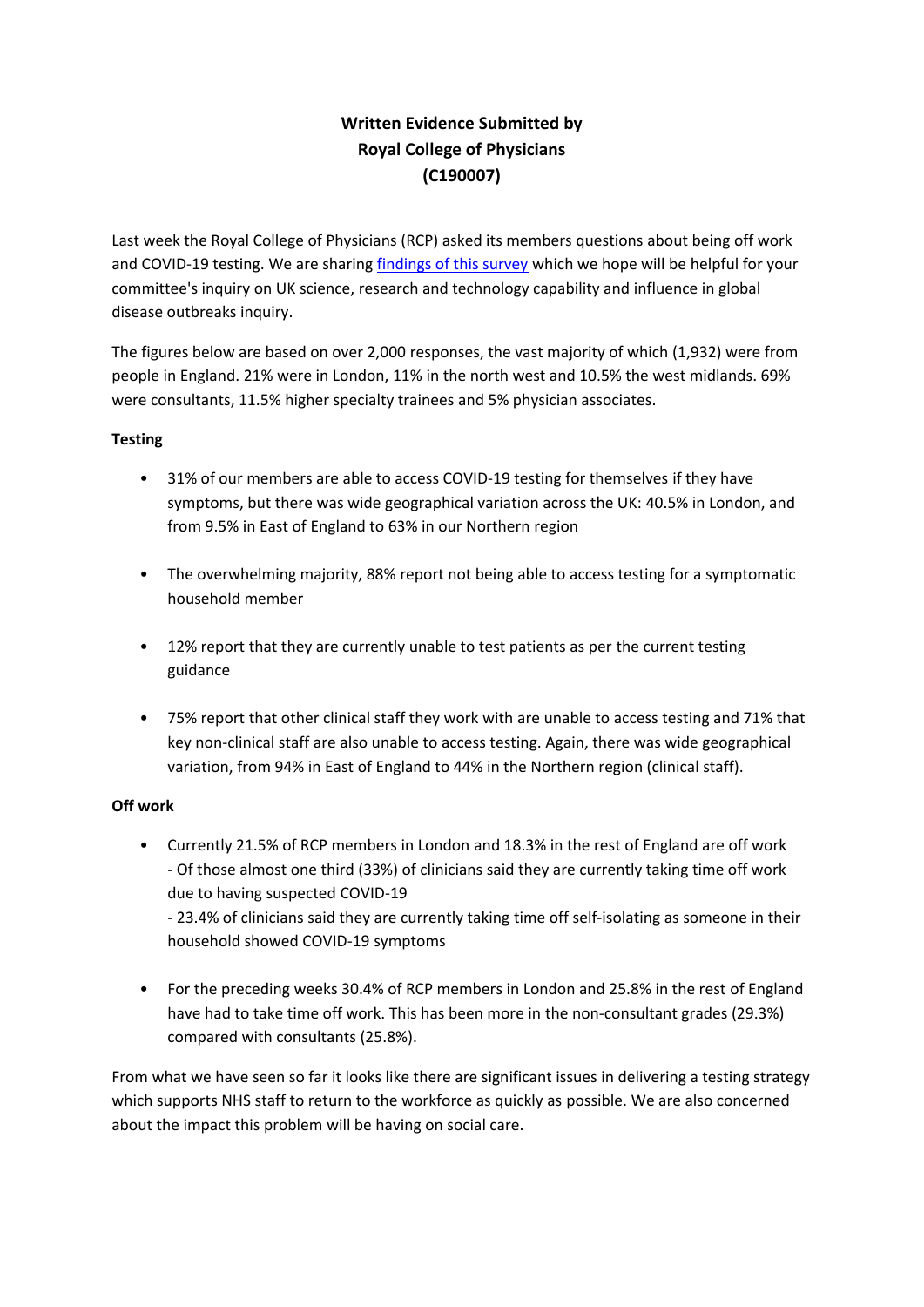We welcomed the government's recent announcements that they will be ramping up testing by the end of April. However, NHS and social care staff and their households need access to testing now, and progress has been far slower than the system requires. We believe that the government must publish its testing plan, timeline and the challenges it expects if it wants to build confidence.

We are planning to repeat this survey every 2-3 weeks for the foreseeable future. We are happy to share the findings with you as they become available. If there was a question or area that the committee would like us to consider in a future survey, please let us know. I have also enclosed a breakdown of some of the key questions and answers from the survey in appendix 1 in case it is of interest.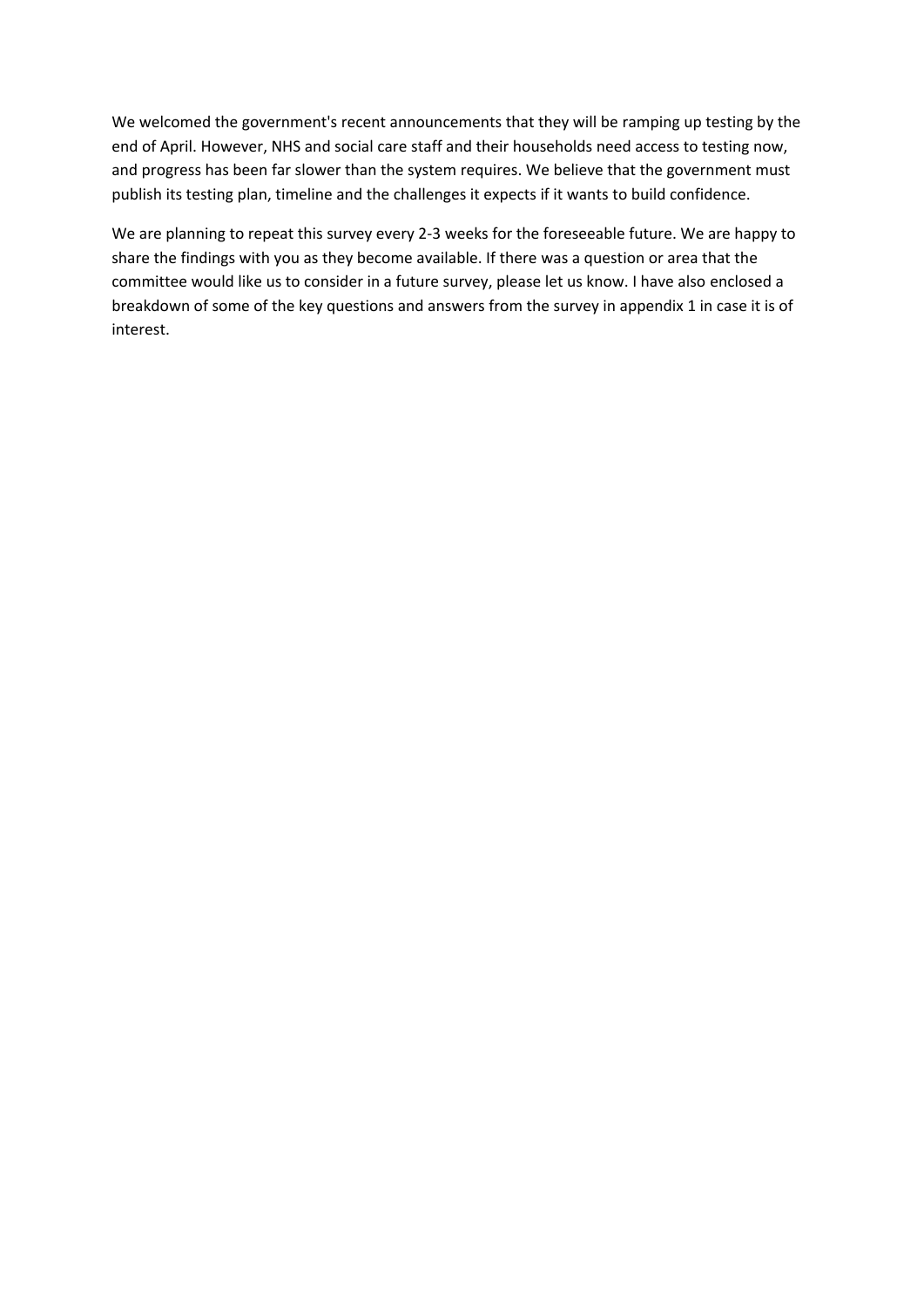#### **Appendix 1: Breakdown of key questions and answers**